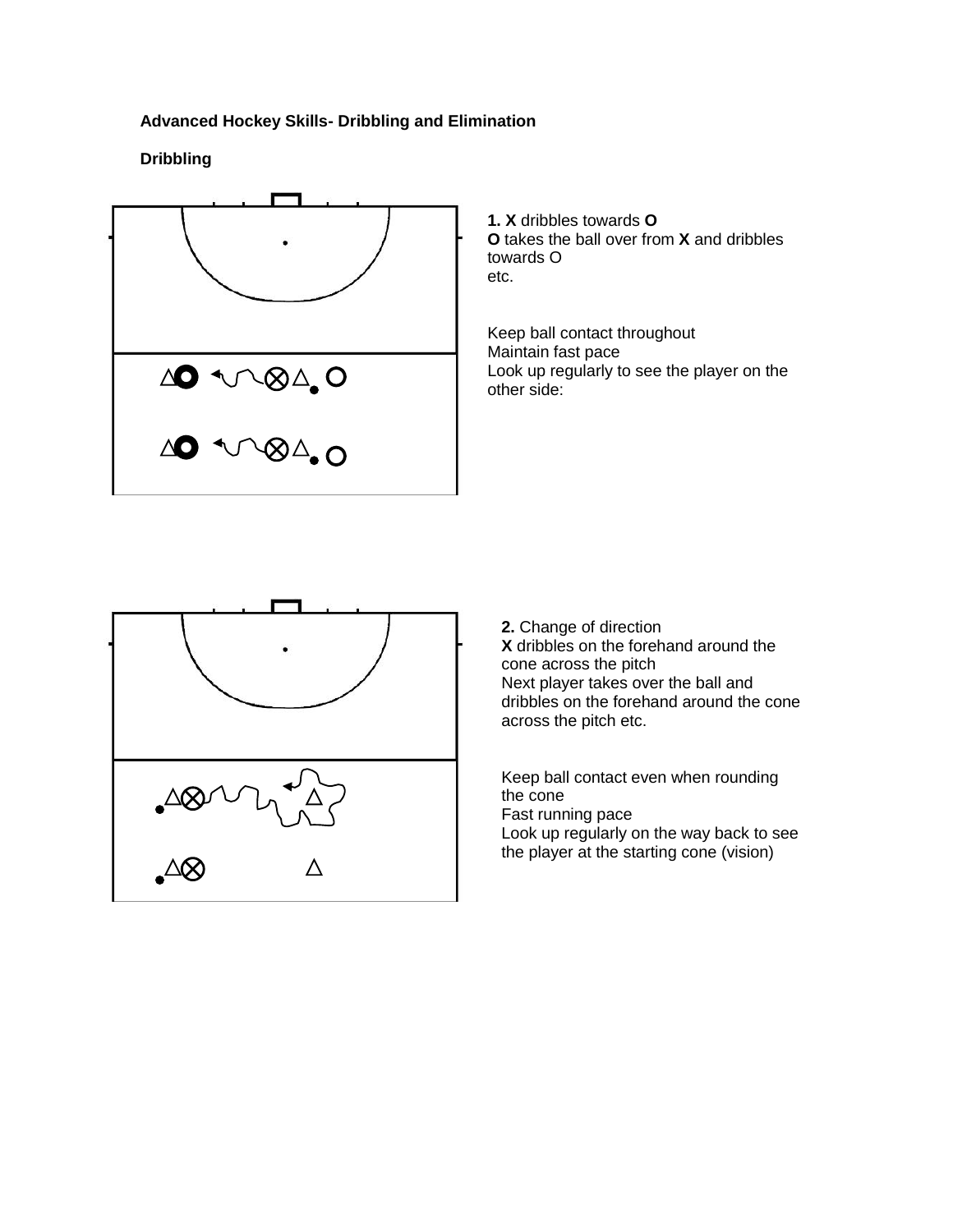# **Indian Dribble**



#### **1. X** plays to **O**

**O** receives and dribbles with the Indian Dribble through the minefield Make sure not to touch the cones Finish at goal

#### Emphasis:

Maintain forward action speed Ensure correct left hand grip (basic grip) All fingers of the left hand are around the stick

Make the turn with the left wrist The left hand turns the stick over the ball The right hand steers the stick from left to right

Make the cross step when shooting off the left leg



#### **2. X** plays to **O**

**O** dribbles with the Indian Dribble towards the circle O puts pressure on **O**

#### Turnover:

If change of possession occurs, O turns over towards to small goal 1 with **O** tackling back

**O** has to maintain forward speed Ensure correct left hand grip (basic grip) All fingers of the left hand are around the stick

Make the turn with the left wrist The left hand turns the stick over the ball The right hand steers the stick from left to right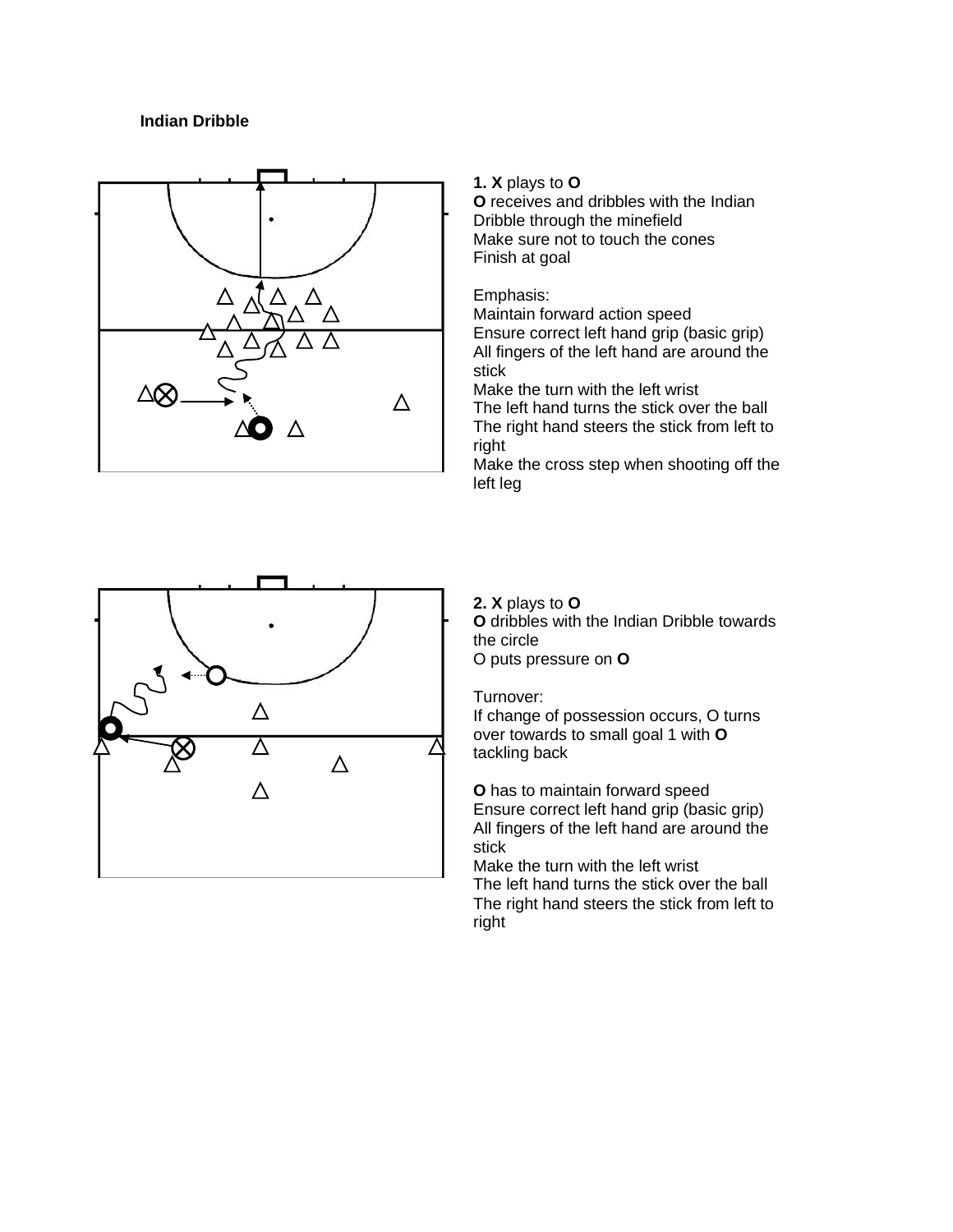### **Reverse- Forehand**



**1.** A leads to receive wide B passes to A who makes a forehand reverse around the cone Finish at goal

#### Emphasis:

Use the forehand in the dribble towards the cone Keep moving around the cone Keep ball contact during the reverse action

Variation:

Use the Indian Dribble on the way to the cone or/and the circle



**2. X** dribbles towards the cone and makes a forehand reverse Finish at goal Rotate between left, centre and right

Emphasis:

Dribble towards the cone using the forehand

Keep ball contact during the reverse action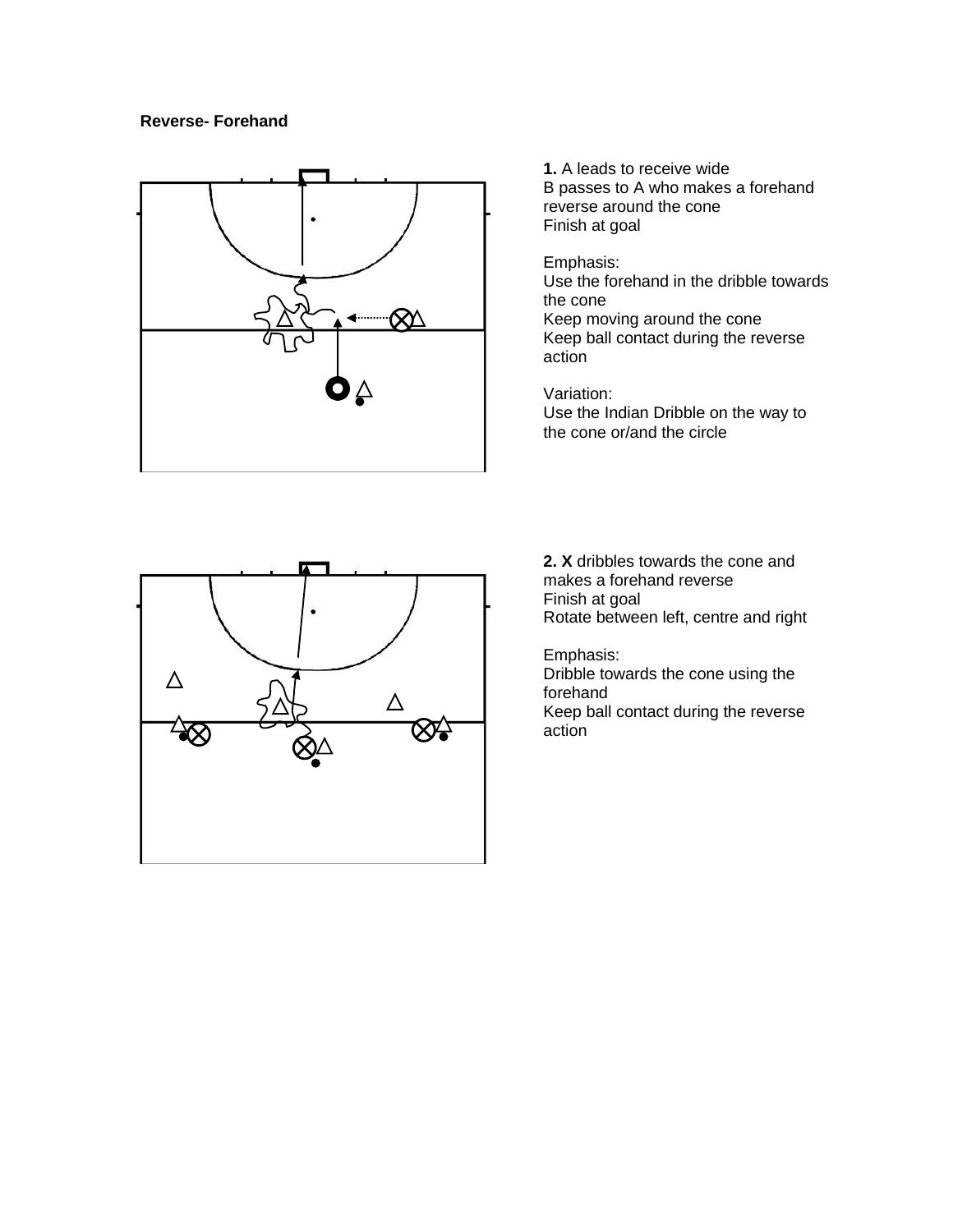## **Reverse- Backhand**



**1. X** dribbles towards the cone and makes a backhand reverse Finish at goal Rotate through three positions right, centre and l Left

Keep ball contact during the reverse

Variation: Use the Indian Dribble after the reverse



**2. O** leads to receive towards the side line

**X** passes to **O** who receives outside **O** makes a backhand reverse around the cone

Followed by **O** dribbling towards the circle and finishing with a shot at goal

Variation:

After the backhand reverse **O** passes to O for a tip-in

Keep ball contact during the reverse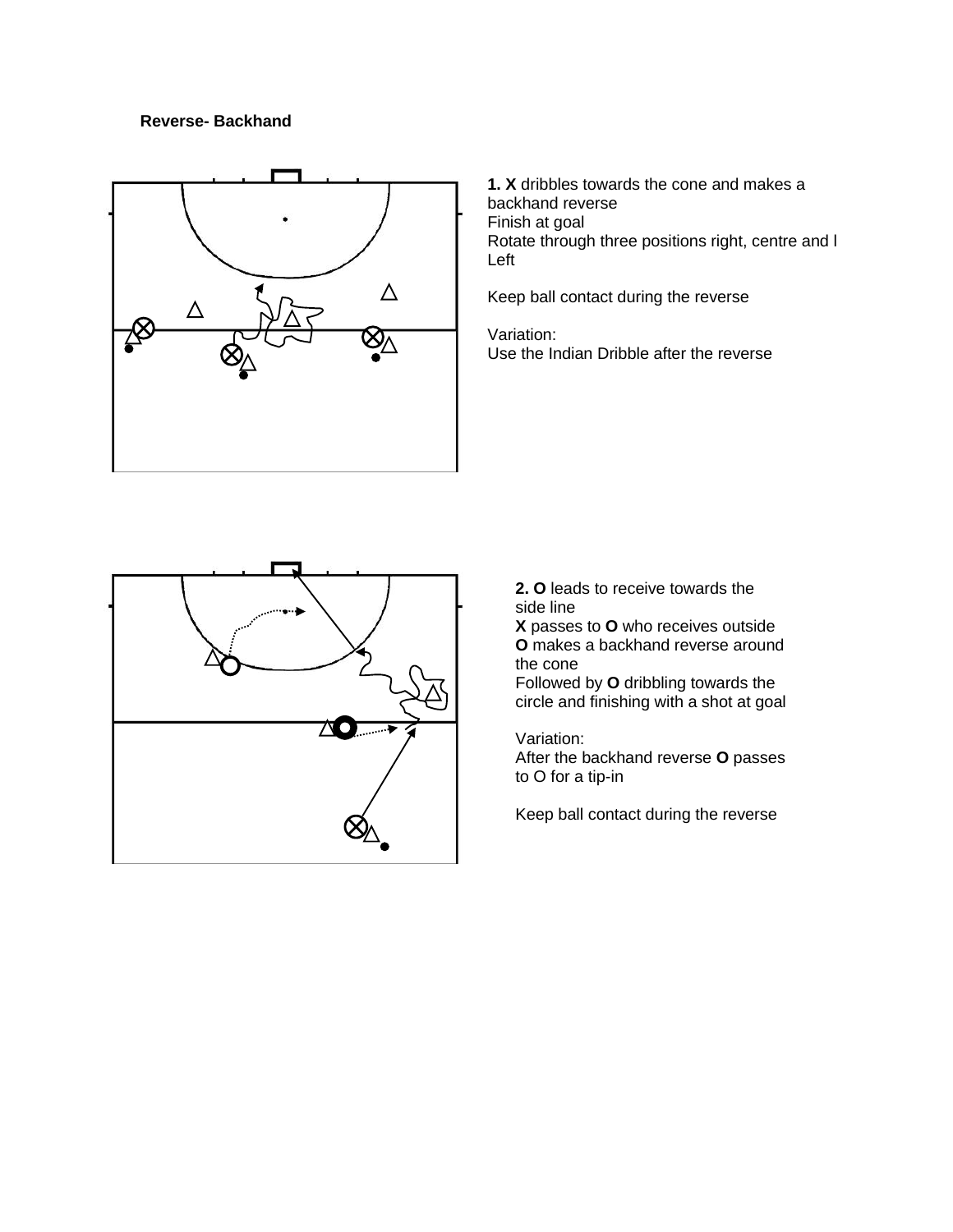# **One handed**



**1. X** dribbles using the one handed backhand (left hand) Finish at goal **X** dribbles using the one handed forehand (left hand) Finish at goal

Variation: **X** dribbles on the forehand one handed with the right hand Add defender **O** instead of the row of cones to put pressure on **X X** can protect the ball (screening)

Emphasis: Keep ball contact at all times Fast running pace



**2.** Changing direction

**X** dribbles using the one handed backhand (left hand)

After the first cone **X** changes direction towards the right

**X** controls on the forehand and finishes at goal

Next player starts when **X** crosses the 25 yard line etc.

When changing direction transfer the ball with the one handed backhand from left in front of the body to the forehand right in front of the body

Control on the forehand can be one handed or two handed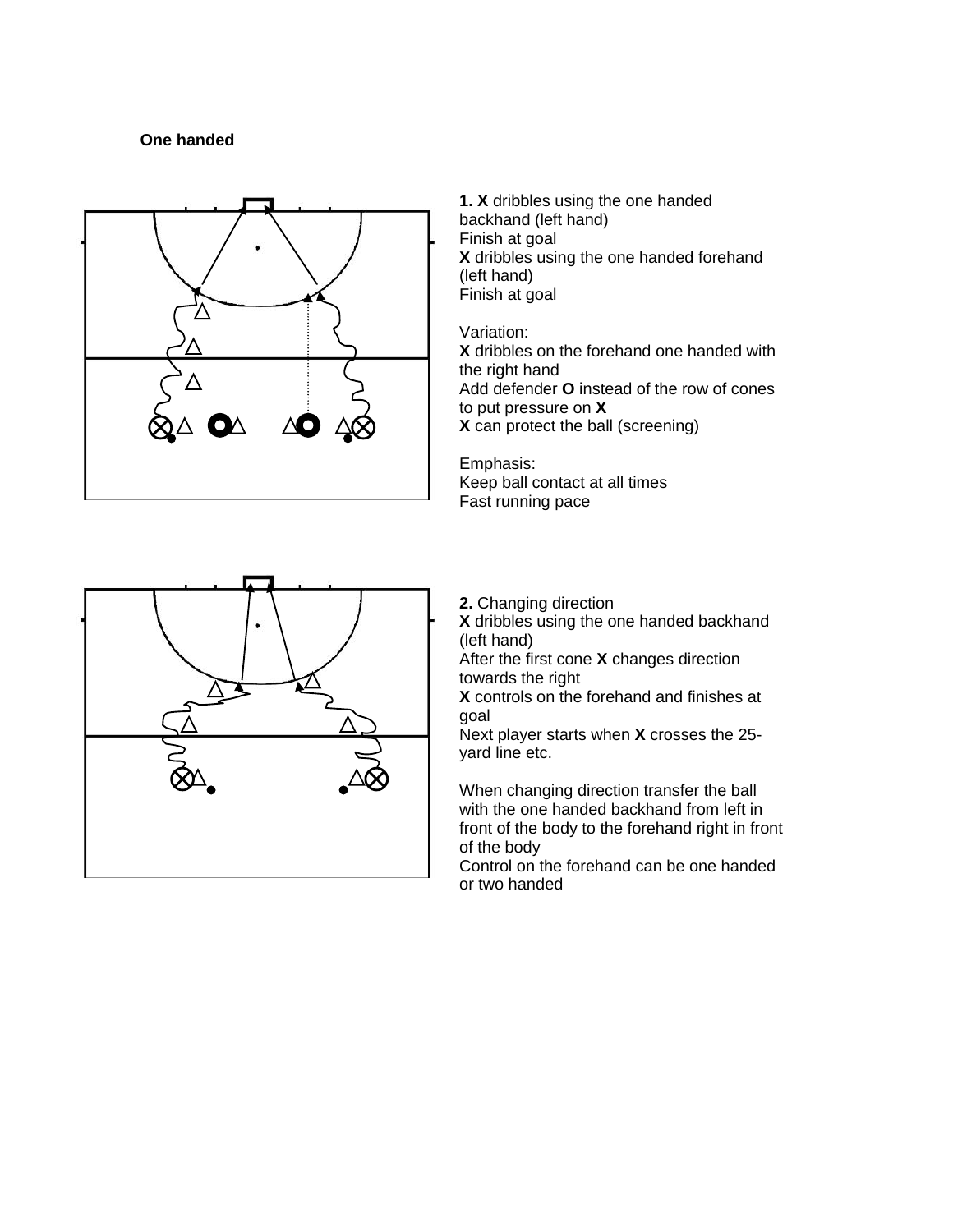# **Elimination**

**Drag to the left/right**



**1. X** starts towards the two cones **X** eliminates the cones with a drag to the right Finish at goal

Feint to the left first (wide of the left shoulder) Then drag the ball to the right with the backhand before reaching the cones (wide of the right shoulder)



**2. X** starts towards the square and eliminates the defender with a drag to the left Finish at goal

Feint the ball to the right (wide of the right shoulder)

Drag the ball left with the forehand before reaching the opponent (wide of the left shoulder) and control using the backhand

Use the body to protect the ball when the opponent has been eliminated (screening)